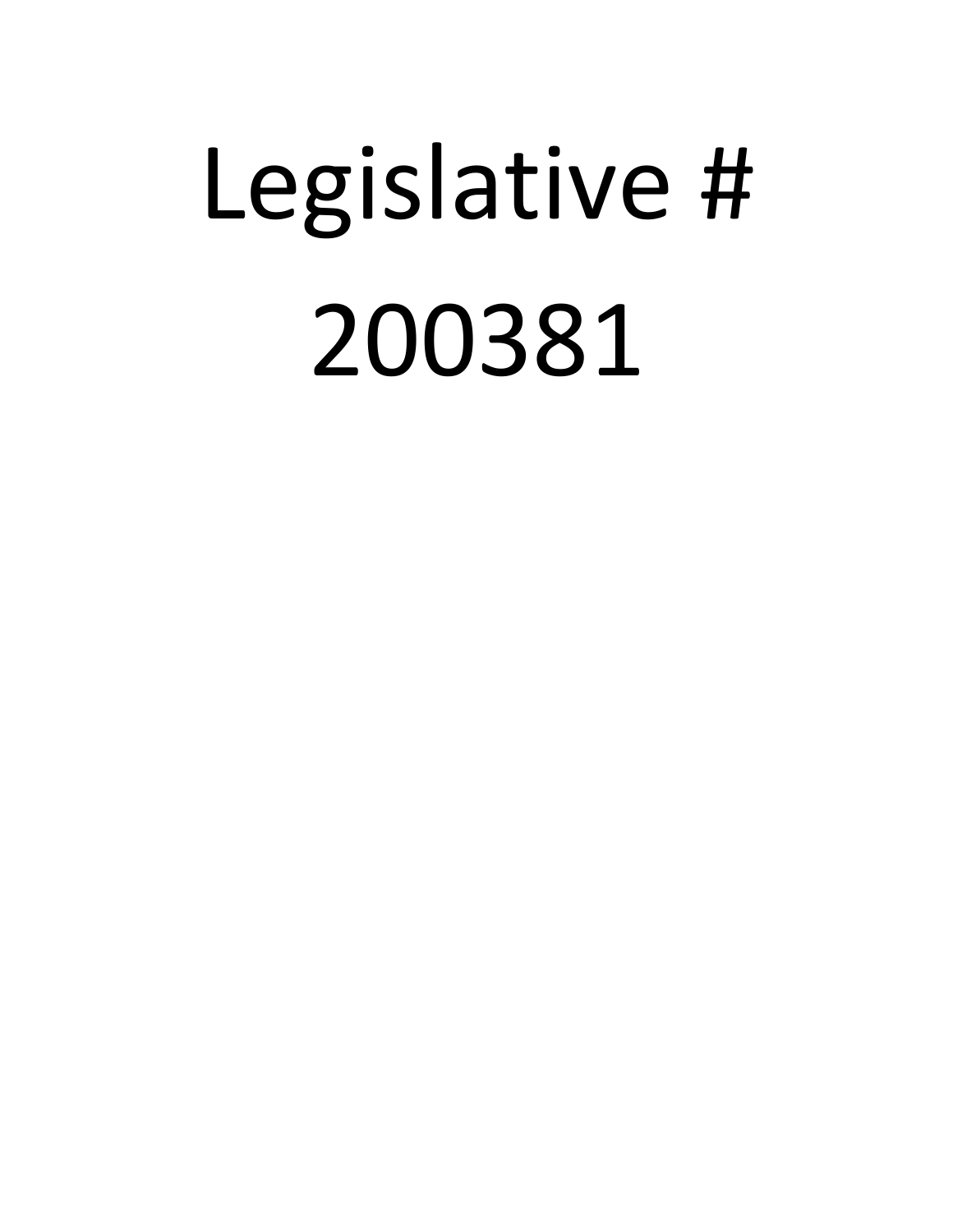| $\mathbf{1}$                                                                                                                  | <b>ORDINANCE NO. 200381</b>                                                                                                                                                                                                                                                                                                                                                                                                                                                                                                                                                                                                                                                                                                                                                                                   |
|-------------------------------------------------------------------------------------------------------------------------------|---------------------------------------------------------------------------------------------------------------------------------------------------------------------------------------------------------------------------------------------------------------------------------------------------------------------------------------------------------------------------------------------------------------------------------------------------------------------------------------------------------------------------------------------------------------------------------------------------------------------------------------------------------------------------------------------------------------------------------------------------------------------------------------------------------------|
| $\boldsymbol{2}$<br>3<br>$\overline{4}$<br>5<br>6<br>$\boldsymbol{7}$<br>$8\,$<br>9<br>10<br>11<br>12<br>13<br>14<br>15<br>16 | An ordinance of the City of Gainesville, Florida, amending the<br>Code of Ordinances by creating Division 6, titled "Food<br>Waste" within Article III of Chapter 27; requiring<br>registrations for food waste collectors; providing for an appeal<br>process for revocation of food waste registrations; requiring<br>commercially-collected residential properties to establish a<br>food waste collection program; requiring commercial<br>establishments to collect food waste and provide food waste<br>containers; providing for civil citations, general penalties in<br>section 1-9, injunctive relief, and code enforcement; providing<br>directions to the codifier; providing a severability clause;<br>providing a repealing clause; and providing an effective date<br>and an enforcement date. |
| 17<br>18                                                                                                                      | <b>WHEREAS</b> , the City Commission finds that this Ordinance is necessary to achieve                                                                                                                                                                                                                                                                                                                                                                                                                                                                                                                                                                                                                                                                                                                        |
| 19                                                                                                                            | waste reduction goals of the city by ensuring maximum processing of food waste; and                                                                                                                                                                                                                                                                                                                                                                                                                                                                                                                                                                                                                                                                                                                           |
| 20                                                                                                                            | WHEREAS, the City Commission finds that this Ordinance will improve and encourage                                                                                                                                                                                                                                                                                                                                                                                                                                                                                                                                                                                                                                                                                                                             |
| 21                                                                                                                            | collection of food waste materials at commercially-collected residential properties by requiring                                                                                                                                                                                                                                                                                                                                                                                                                                                                                                                                                                                                                                                                                                              |
| 22                                                                                                                            | commercially-collected residential properties to provide information regarding food waste                                                                                                                                                                                                                                                                                                                                                                                                                                                                                                                                                                                                                                                                                                                     |
| 23                                                                                                                            | collection and make food waste separation and disposal convenient for occupants; and                                                                                                                                                                                                                                                                                                                                                                                                                                                                                                                                                                                                                                                                                                                          |
| 24                                                                                                                            | <b>WHEREAS</b> , the City Commission finds that this Ordinance will achieve food waste                                                                                                                                                                                                                                                                                                                                                                                                                                                                                                                                                                                                                                                                                                                        |
| 25                                                                                                                            | reduction goals by requiring commercial establishments to collect food waste and ensure it is                                                                                                                                                                                                                                                                                                                                                                                                                                                                                                                                                                                                                                                                                                                 |
| 26                                                                                                                            | disposed of properly; and                                                                                                                                                                                                                                                                                                                                                                                                                                                                                                                                                                                                                                                                                                                                                                                     |
| 27                                                                                                                            | <b>WHEREAS</b> , the City Commission finds that this Ordinance will encourage the public to                                                                                                                                                                                                                                                                                                                                                                                                                                                                                                                                                                                                                                                                                                                   |
| 28                                                                                                                            | dispose of food waste at commercial establishments by requiring commercial establishments to                                                                                                                                                                                                                                                                                                                                                                                                                                                                                                                                                                                                                                                                                                                  |
| 29                                                                                                                            | place additional food waste collection containers next to garbage and recycling containers; and                                                                                                                                                                                                                                                                                                                                                                                                                                                                                                                                                                                                                                                                                                               |
| 30                                                                                                                            | <b>WHEREAS</b> , the City Commission finds that this Ordinance will promote food waste                                                                                                                                                                                                                                                                                                                                                                                                                                                                                                                                                                                                                                                                                                                        |
| 31                                                                                                                            | collection and improve the health, safety, and welfare of the community by requiring property                                                                                                                                                                                                                                                                                                                                                                                                                                                                                                                                                                                                                                                                                                                 |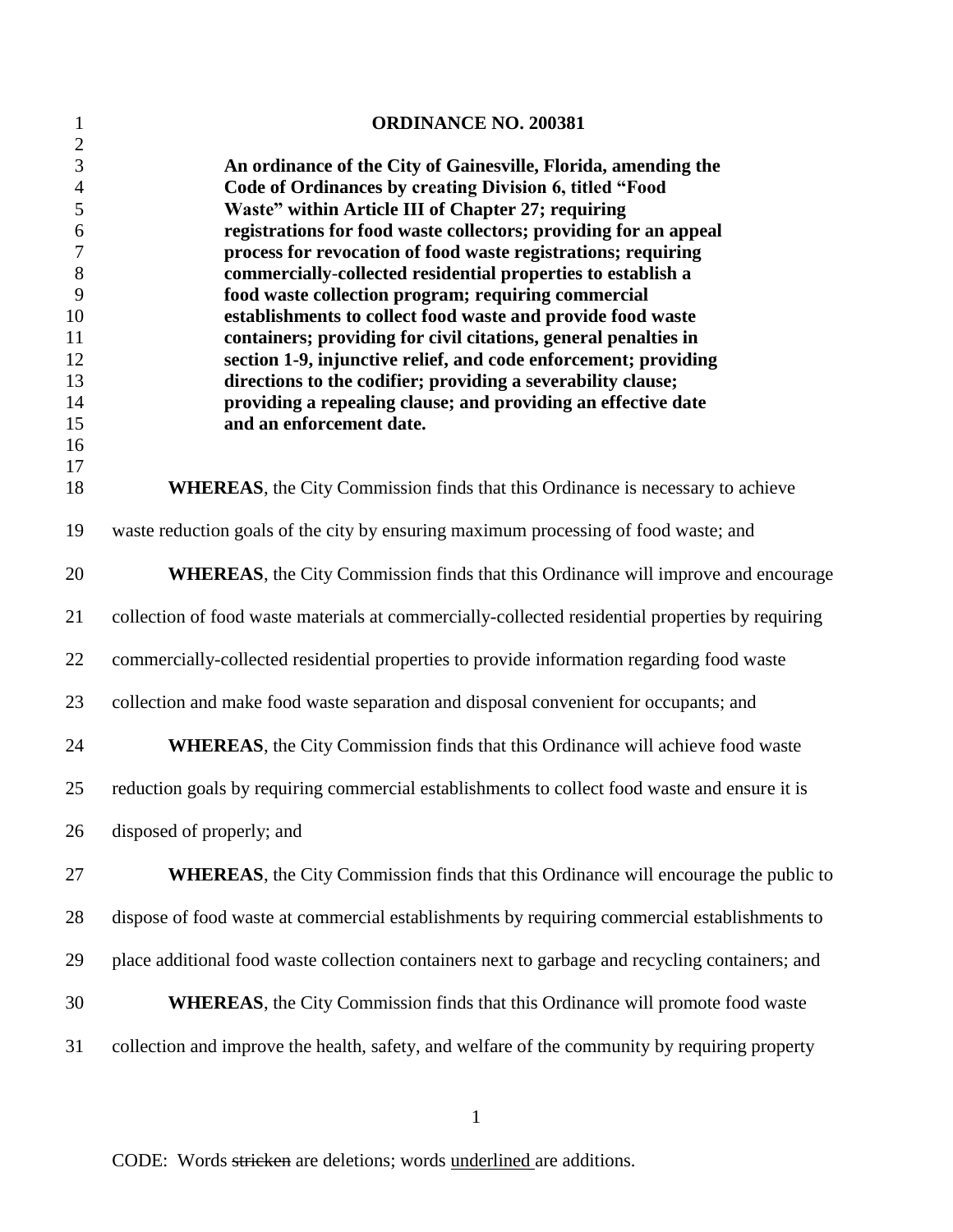owners to provide adequate space for commercial service containers for the collection of food waste from commercial tenants; and

| 34       | <b>WHEREAS</b> , in order to regulate the collection of food waste, this Ordinance will require    |  |  |
|----------|----------------------------------------------------------------------------------------------------|--|--|
| 35       | entities that wish to collect, transport, or process food waste to have a registration; and        |  |  |
| 36       | <b>WHEREAS</b> , the goal of the City Commission is to provide curbside food waste                 |  |  |
| 37       | collection to residential properties by January 1, 2025; and                                       |  |  |
| 38       | <b>WHEREAS</b> , the City Commission encourages the development of food waste processing           |  |  |
| 39       | facilities to meet the future need for additional composting created within the City; and          |  |  |
| 40       | <b>WHEREAS</b> , at least ten (10) days' notice has been given once by publication in a            |  |  |
| 41       | newspaper of general circulation notifying the public of this proposed ordinance and of public     |  |  |
| 42       | hearings in the City Hall Auditorium located on the first floor of City Hall in the City of        |  |  |
| 43       | Gainesville; and                                                                                   |  |  |
| 44       | WHEREAS, public hearings were held pursuant to the notice described above at which                 |  |  |
| 45       | hearings the parties in interest and all others had an opportunity to be and were, in fact, heard. |  |  |
| 46       | NOW, THEREFORE, BE IT ORDAINED BY THE CITY COMMISSION OF THE                                       |  |  |
| 47       | <b>CITY OF GAINESVILLE, FLORIDA:</b>                                                               |  |  |
| 48       | The Code of Ordinances of Gainesville, Florida is hereby amended by<br><b>Section 1.</b>           |  |  |
| 49       | adding a Division 6 within Article III of Chapter 27, which division reads as follows. Except as   |  |  |
| 50       | amended herein, the remainder of Chapter 27 remains in full force and effect.                      |  |  |
| 51<br>52 | <b>DIVISION 6. - FOOD WASTE</b>                                                                    |  |  |
| 53       | Sec. 27-95 - Registration of food waste collectors.                                                |  |  |
| 54       | (a) Registration required. No person, including a commercial franchises, shall collect,            |  |  |
| 55       | transport, convey or process food waste intended for industrial uses or composting in the city for |  |  |
|          |                                                                                                    |  |  |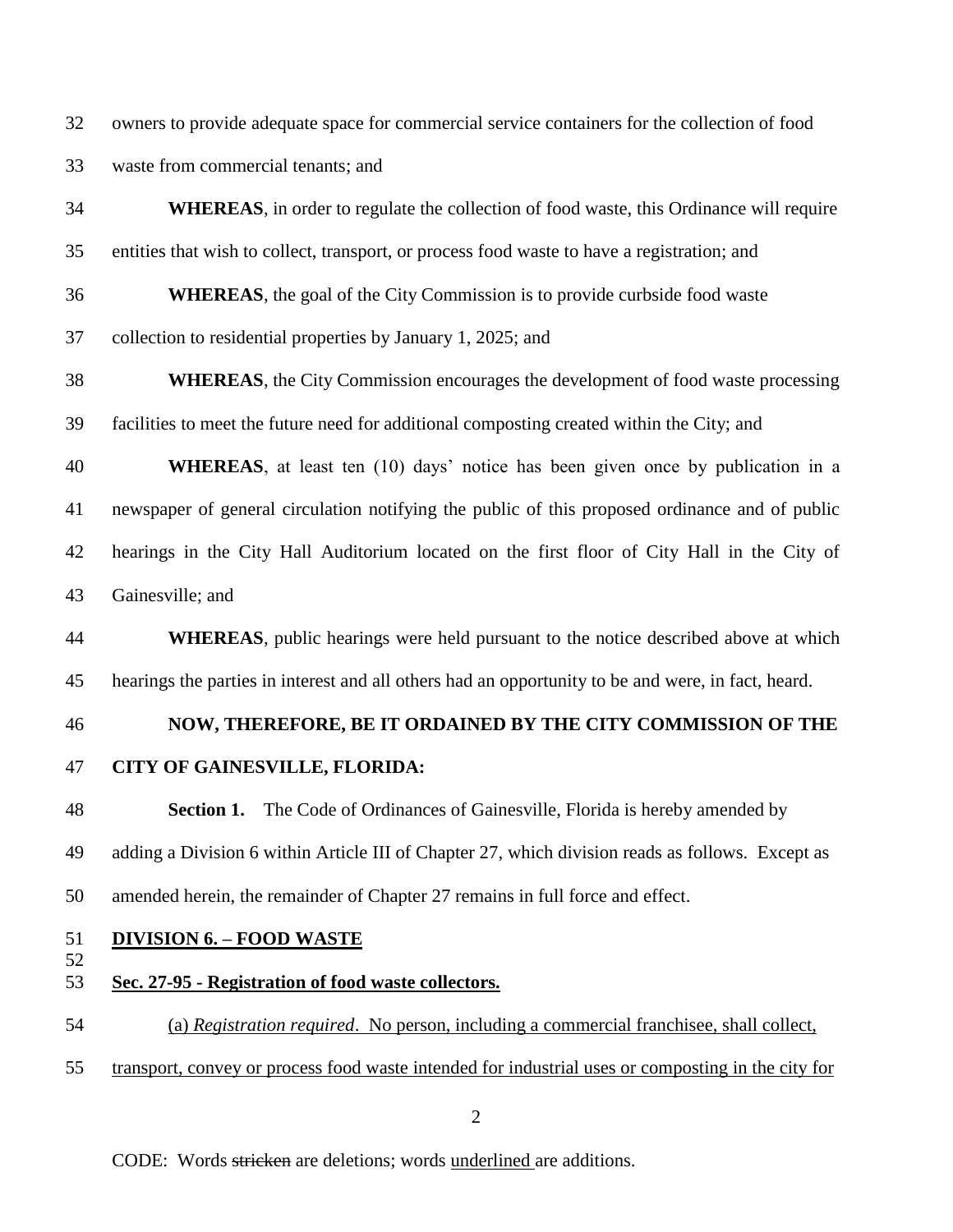| 56 | hire, remuneration, or other consideration without a registration certificate from the city. Each    |
|----|------------------------------------------------------------------------------------------------------|
| 57 | commercial franchise holder who desires to collect food waste in the city intended for industrial    |
| 58 | uses or composting shall be granted a food waste registration certificate upon completing an         |
| 59 | application and providing the necessary documentation. No application fee will be required for       |
| 60 | renewals of existing registration certificates. This subsection does not prohibit the city from      |
| 61 | entering into an exclusive franchise agreement or issuing exclusive certificates of registration for |
| 62 | the collection of food waste materials from residential or commercially serviced properties.         |
| 63 | (b) Application for a Food Waste Collector Registration.                                             |
| 64 | Applications for registration shall be obtained from and returned to the solid<br>(1)                |
| 65 | waste division.                                                                                      |
| 66 | The applicant shall:<br>(2)                                                                          |
| 67 | a. state whether it is a processor, a transporter, or both;                                          |
| 68 | b. provide a list of facilities that meet permitting requirements of the                             |
| 69 | State of Florida where material will be delivered;                                                   |
| 70 | c. provide disclosure of ownership as set forth below; and                                           |
| 71 | d. provide proof of insurance as set forth below.                                                    |
| 72 | (c) Renewal of registration. The certificate of registration shall be valid for one year.            |
| 73 | (d) Operating requirements for food waste registrants. Persons collecting, transporting,             |
| 74 | conveying food waste in the city shall comply with the following operating requirements:             |
| 75 | (1) Delivery to food waste processing facility. All food waste shall be delivered to a               |
| 76 | food waste processing facility that meets permitting requirements of the State of                    |
| 77 | Florida. Within 15 days of changing facilities where food waste is being delivered,                  |

CODE: Words stricken are deletions; words underlined are additions.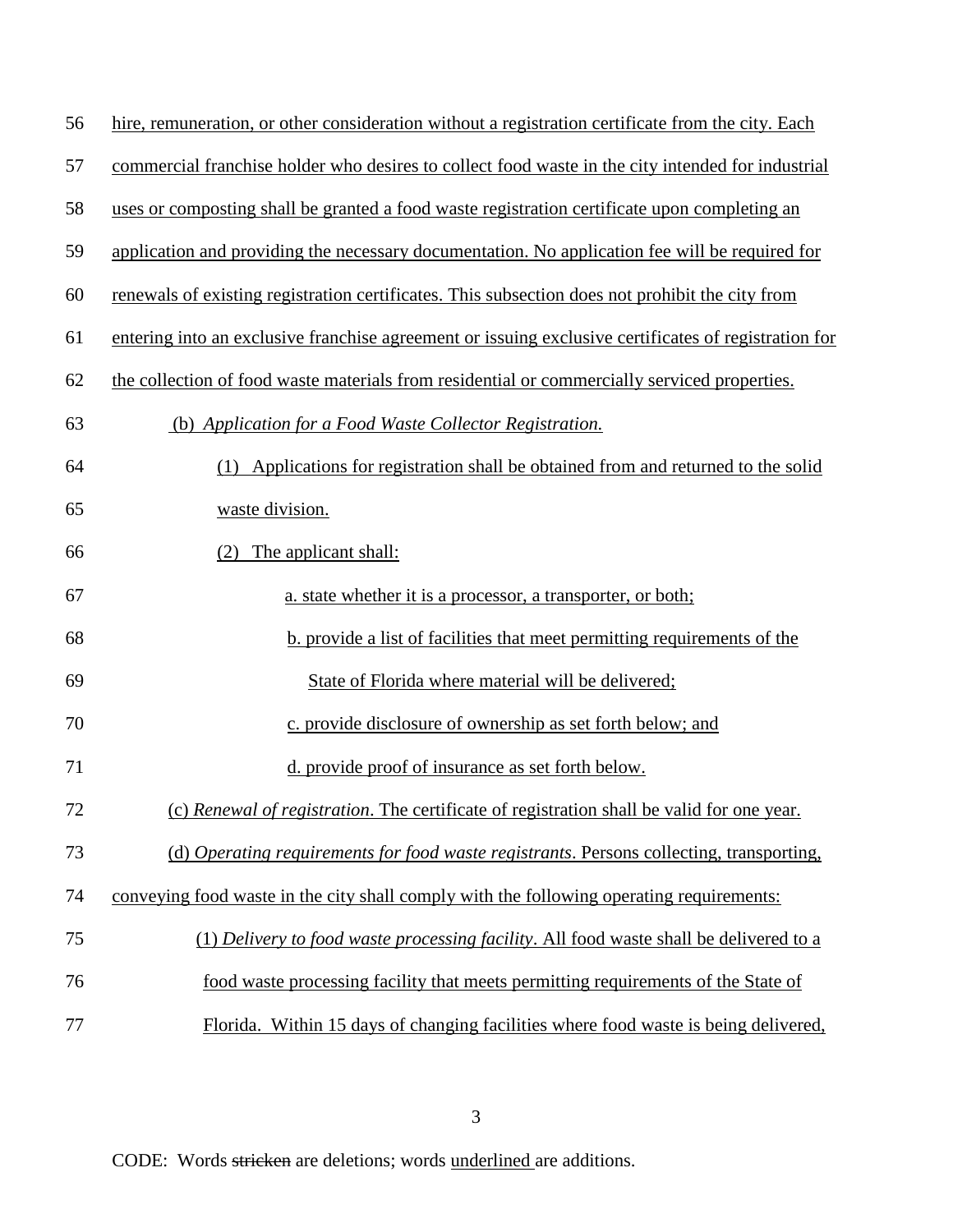| 78 | food waste registrants shall provide the name and location of the new facilities to the      |  |  |
|----|----------------------------------------------------------------------------------------------|--|--|
| 79 | city manager or designee.                                                                    |  |  |
| 80 | (2) Disclosure of ownership. Each registrant shall annually provide two copies of a          |  |  |
| 81 | notarized statement disclosing the names of its owners, general and limited partners,        |  |  |
| 82 | and corporate or registered name under which it will conduct its business as                 |  |  |
| 83 | authorized by this article.                                                                  |  |  |
| 84 | Response to complaints. Each registrant shall be responsible for responding to<br>(3)        |  |  |
| 85 | any and all complaints which involve registrant's actions that create a nuisance or          |  |  |
| 86 | have the potential to create a nuisance. Response shall be within 24 hours of the            |  |  |
| 87 | complaint, or by 5 p.m. Monday if the complaint was received during a weekend.               |  |  |
| 88 | Clean-up. A registrant shall handle food waste containers with reasonable care<br>(4)        |  |  |
| 89 | and return them to the approximate location from which they were collected. A                |  |  |
| 90 | registrant shall clean up all materials spilled during its collection operation.             |  |  |
| 91 | <i>Emergencies.</i> A registrant shall not be required to provide collection services<br>(5) |  |  |
| 92 | when all appropriate food waste collection sites are closed or a city emergency or           |  |  |
| 93 | imminent emergency exists, as determined by the city manager or designee.                    |  |  |
| 94 | Collections shall resume on the instruction of the city manager or designee.                 |  |  |
| 95 | Non-agency. A registrant shall not be deemed an agent of the city and shall be<br>(6)        |  |  |
| 96 | responsible for any losses or damages of any kind arising from its performance or            |  |  |
| 97 | nonperformance under its registration. The registrant shall defend at its own expense        |  |  |
| 98 | or reimburse the city for its defense, at the city's option, of any and all claims and       |  |  |
| 99 | suits brought against the city, its elected or appointed officers, employees, and            |  |  |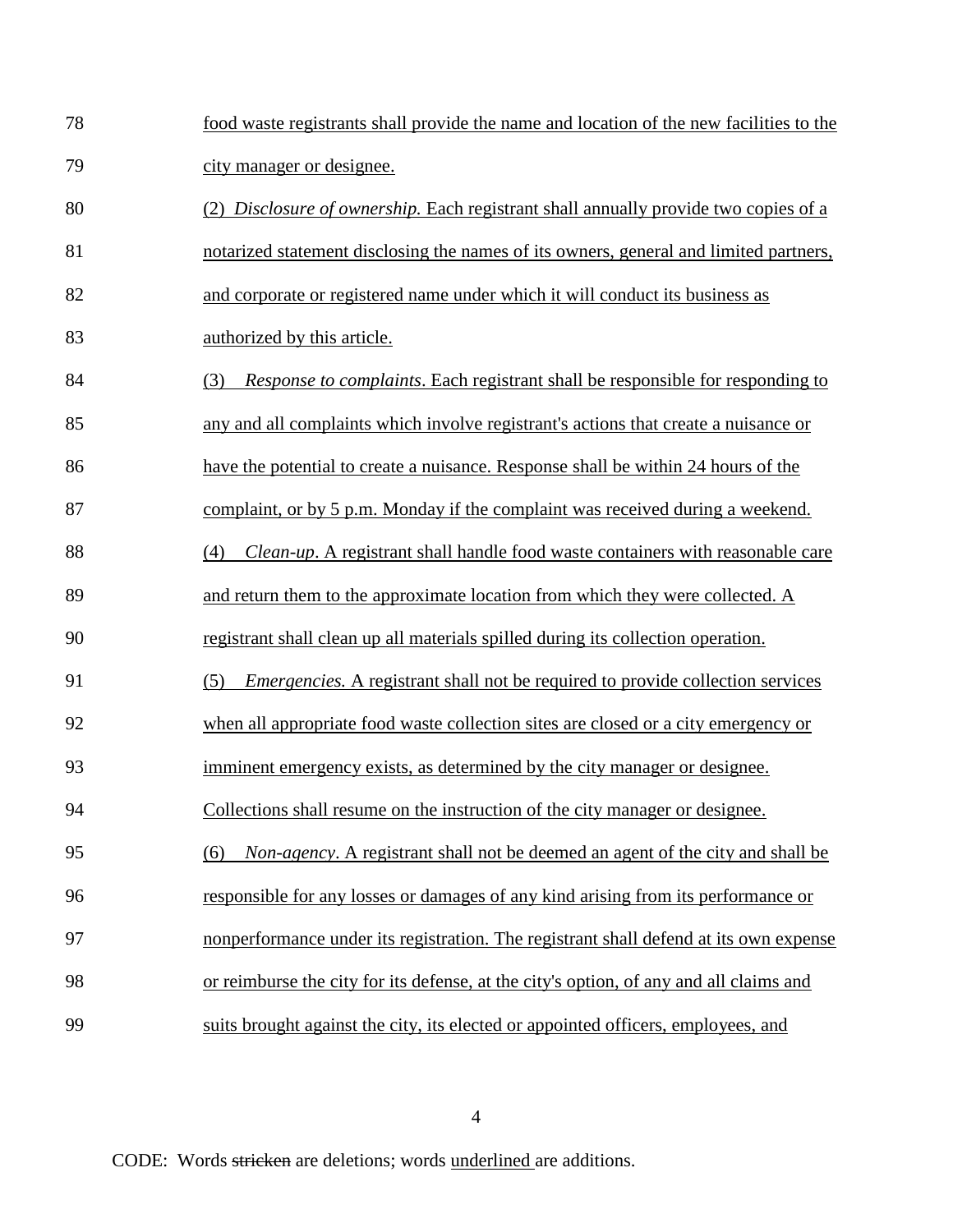| 100 | agents resulting from the registrant's performance or nonperformance of service                     |
|-----|-----------------------------------------------------------------------------------------------------|
| 101 | pursuant to the registration.                                                                       |
| 102 | Trucks. A registrant shall use trucks that are capable of preventing spillage or<br>(7)             |
| 103 | accidental release of food waste during transport.                                                  |
| 104 | <i>Insurance.</i> A registrant shall purchase and maintain the types and amounts of<br>(8)          |
| 105 | insurance set forth below from companies authorized to do business in the State of                  |
| 106 | Florida. Failure to maintain insurance shall result in revocation of registration.                  |
| 107 | a. General liability insurance - \$500,000.00 per occurrence if the registrant                      |
| 108 | utilizes city facilities.                                                                           |
| 109 | b. Commercial motor vehicle insurance as required by F.S. Ch. 627.                                  |
| 110 | c. Workers compensation as required by F.S. Ch. 440.                                                |
| 111 | Other laws, rules and regulations. A registrant shall procure at its own expense<br>(9)             |
| 112 | all local, state and federal franchises, certificates, permits or other authorizations              |
| 113 | necessary for the conduct of its food waste operations. A registrant and its                        |
| 114 | employees, officers and agents shall comply with all relevant local, state, and                     |
| 115 | federal laws, rules and regulations, orders and mandatory guidelines applying to the                |
| 116 | collection or processing services being rendered.                                                   |
| 117 | (10) <i>Effect of certificate</i> . Issuance of a registration certificate by the city shall not be |
| 118 | deemed to be a waiver of any applicable local, state or federal law or regulation,                  |
| 119 | including but not limited to zoning or planning regulations, with respect to a food                 |
| 120 | waste operation of any kind, nor shall it create any vested right to own or operate                 |
| 121 | any type of food waste operation.                                                                   |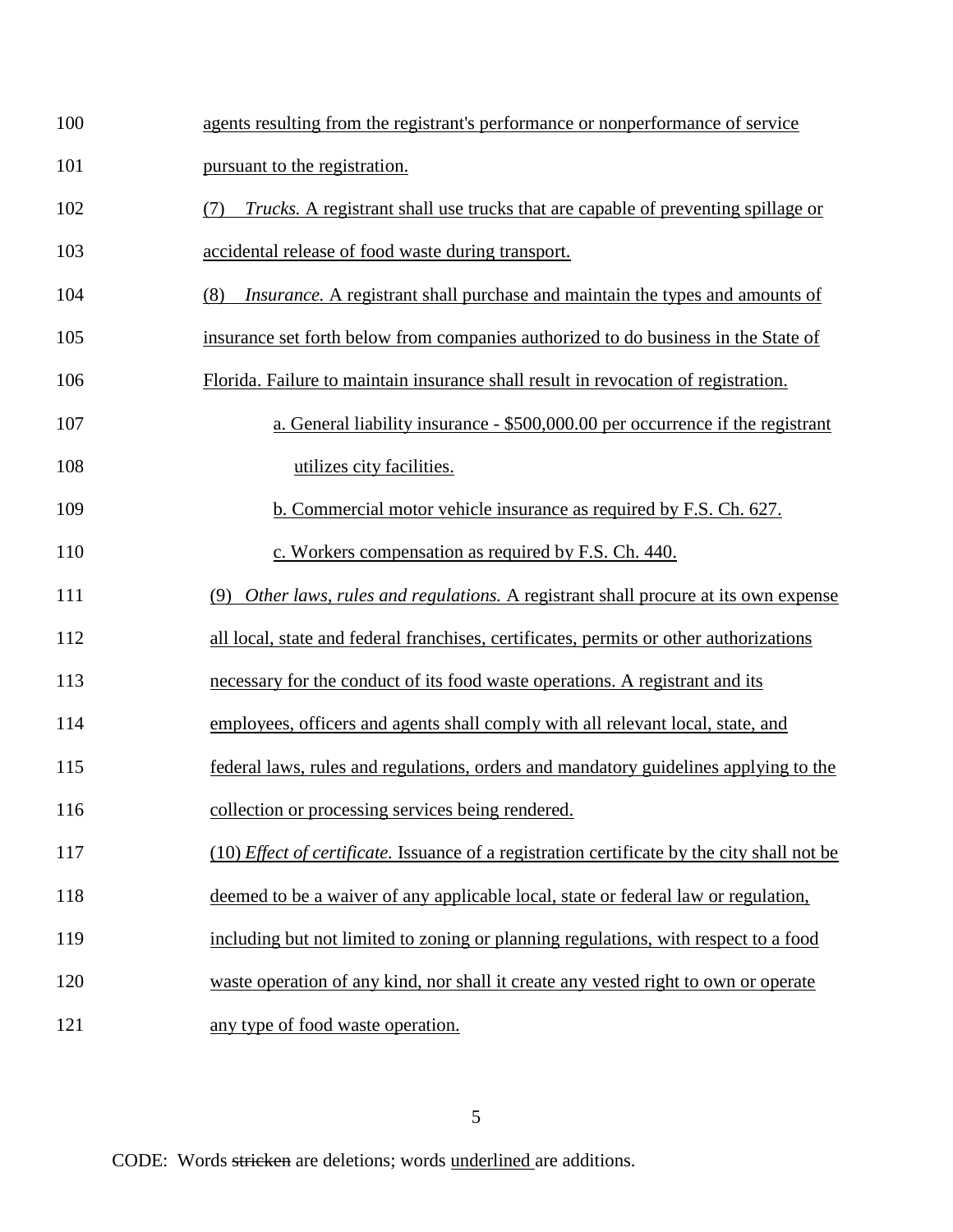| 122 | (11) Hours of operation. A registrant shall make available daily collection of food              |
|-----|--------------------------------------------------------------------------------------------------|
| 123 | waste. Collection shall begin no earlier than 6:00 a.m. and shall cease no later than            |
| 124 | 9:00 p.m. Monday through Saturday, except in areas of mixed residential and                      |
| 125 | commercial occupancy where collections shall begin no earlier than 7:00 a.m. and                 |
| 126 | shall cease no later than 9:00 p.m. Monday through Saturday. Sunday service shall                |
| 127 | not begin before 8:00 am and shall cease no later than 9:00 p.m.                                 |
| 128 | (e) Separation of residential and commercial materials. Curbside collection of food              |
| 129 | waste from commercial generators shall be allowed only with prior approval of the city           |
| 130 | manager or designee. When considering a request to provide curbside collection, the              |
| 131 | city manager or designee shall consider the following factors:                                   |
| 132 | (1)<br>Accessibility of collection vehicles to property.                                         |
| 133 | Available space for placement of containers.<br>(2)                                              |
| 134 | (3)<br>Predominant use of property.                                                              |
| 135 | (4)<br>Safety.                                                                                   |
| 136 | (f) Reports. The food waste registrants shall submit to the city manager or designee             |
| 137 | reports, which shall include data as to number of customers, volume of food waste                |
| 138 | <u>collected</u> , food waste processing facilities to which food waste is delivered, and volume |
| 139 | of food waste delivered to food waste processing facilities.                                     |
| 140 | Sec. 27-95.1. - Revocation of food waste collector registration.                                 |
| 141 | (a) Upon a finding of just cause, the public works director or designee shall deny a food waste  |
| 142 | collector registration in the case of application for a new or renewed registration, or suspend  |
| 143 | or revoke a registration for a specified period of time in the case of previously issued         |
| 144 | registration. Just cause shall include but not be limited to a failure to meet the requirements  |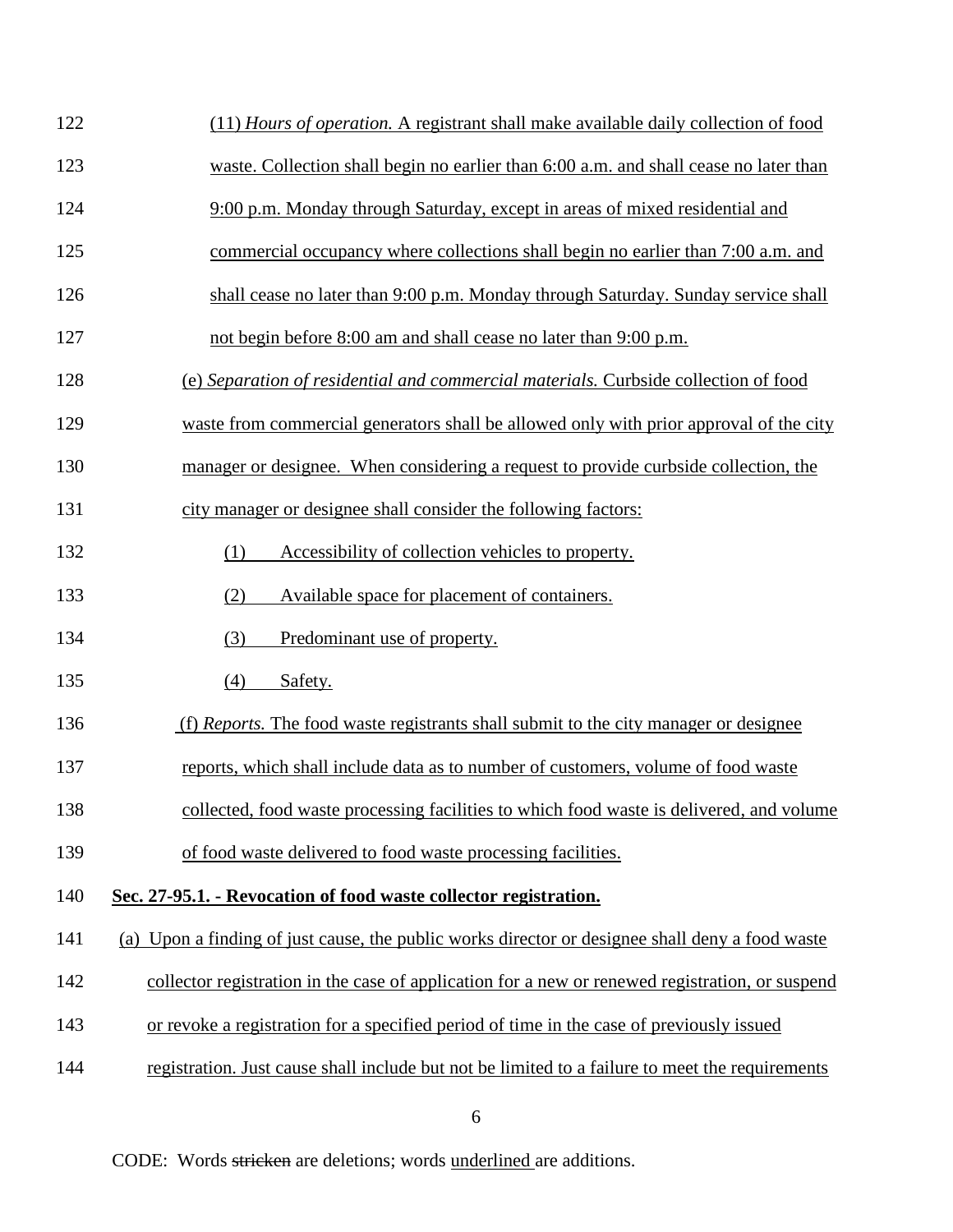| 145 | of this division, violation of any of the provisions of this division or any of the ordinances of |
|-----|---------------------------------------------------------------------------------------------------|
| 146 | the city, or the laws of the United States or the state of Florida, the violations of which       |
| 147 | reflect unfavorably on the fitness of the holder to offer food waste collection services to the   |
| 148 | public, or loss of any required state permit as a food waste collector, transporter, or           |
| 149 | processor.                                                                                        |
| 150 | Prior to denial, suspension or revocation, the applicant or registrant shall be given<br>(b)      |
| 151 | reasonable notice of the proposed action to be taken and shall have an opportunity to present     |
| 152 | to the public works director or designee written and oral evidence at a hearing as to why the     |
| 153 | registration should not be denied, revoked or suspended. The notice of the proposed action        |
| 154 | shall be served upon the applicant or registrant by registered mail or personal service. The      |
| 155 | hearing shall be held no earlier than 10 days after notice is received by the applicant or        |
| 156 | registrant. Notice of the final decision of the public works director or designee shall be sent   |
| 157 | in writing to the applicant or registrant.                                                        |
| 158 | (c) Any applicant or registrant whose registration is denied, suspended or revoked by the public  |
| 159 | works director or designee may appeal the decision to the city manager. The appeal shall be       |
| 160 | taken by filing written notice thereof, in duplicate, with the city clerk within ten days after   |
| 161 | the decision of the public works director or designee. The city clerk shall inform the public     |
| 162 | works director of the appeal, and the public works director or designee shall forthwith           |
| 163 | transmit to the city clerk copies of all papers constituting the record upon which the action     |
| 164 | appealed is based. No later than 15 days after filing the appeal, the city manager or designee    |
| 165 | shall review the record and decide whether the decision of the public works director was          |
| 166 | based on competent, substantial evidence. If the city manager finds competent, substantial        |
| 167 | evidence for the public works director's decision, the city manager will uphold the public        |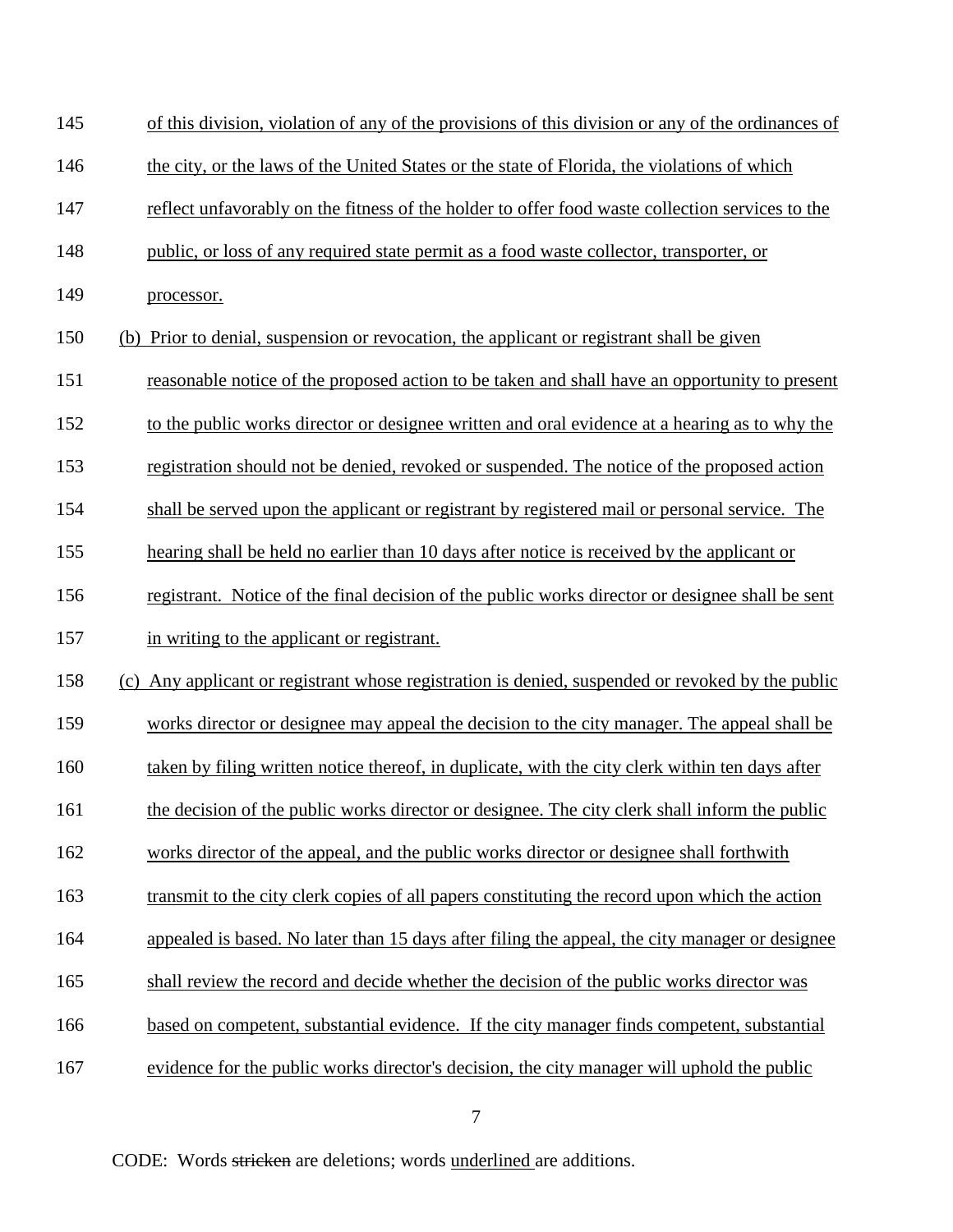| 168 | works director's decision; otherwise, the city manager will reverse the public works        |  |  |
|-----|---------------------------------------------------------------------------------------------|--|--|
| 169 | director's decision. The decision of the city manager shall constitute final administrative |  |  |
| 170 | action.                                                                                     |  |  |
| 171 | Sec. 27-95.2 – Mandatory commercial food waste collection established.                      |  |  |
| 172 | (a) Commercially-collected residential property food waste collection.                      |  |  |
| 173 | All commercially-collected residential serviced property owners/developers and their<br>(1) |  |  |
| 174 | affiliated entities, including but not limited to landlords, management companies,          |  |  |
| 175 | condominium associations, and home owner associations shall, by June 1, 2024,               |  |  |
| 176 | establish a food waste collection program that:                                             |  |  |
| 177 | (a) includes collection and diversion of food waste from the waste stream. A                |  |  |
| 178 | commercially-collected residential property shall, upon request of the city manager         |  |  |
| 179 | director or designee, produce proof of a valid and current contract with a food             |  |  |
| 180 | waste registrant or receipts for collection and delivery of food waste materials to a       |  |  |
| 181 | food waste processing facility that meets permitting requirements of the State of           |  |  |
| 182 | Florida, unless the commercially-collected residential property is granted an               |  |  |
| 183 | exemption;                                                                                  |  |  |
| 184 | (b) provides an industry standard food waste container in a common area on the              |  |  |
| 185 | property that is as convenient and accessible to the residents as garbage and               |  |  |
| 186 | recovered materials collection containers. If the city manager or designee                  |  |  |
| 187 | determines the location of food waste containers fails to meet this requirement, the        |  |  |
| 188 | city manager or designee shall determine an appropriate location on the property            |  |  |
| 189 | for the food waste containers;                                                              |  |  |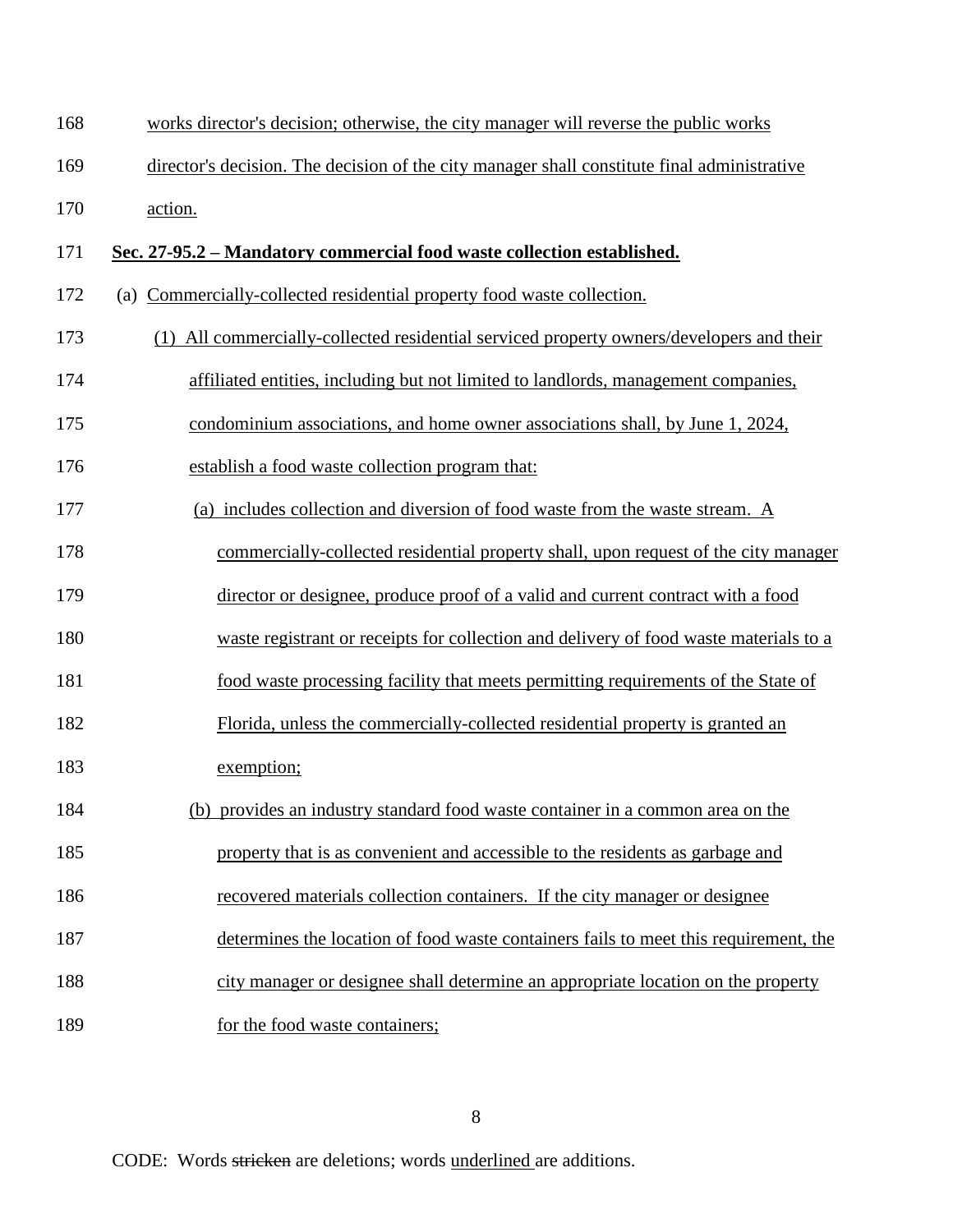| 190 | (c) provides an adequate level of service and capacity of food waste collection         |
|-----|-----------------------------------------------------------------------------------------|
| 191 | containers based on the number of residents, units, or generation at the property. If   |
| 192 | the city manager or designee determines the level of service and capacity of food       |
| 193 | waste containers is inadequate, the city manager or designee shall determine an         |
| 194 | appropriate level of service and capacity of food waste containers;                     |
| 195 | (d) prominently posts and maintains one or more signs in common areas where food        |
| 196 | waste is collected that specify the materials accepted as food waste;                   |
| 197 | (e) distributes food waste collection information in printed or electronic form to each |
| 198 | occupant or unit on the property a) upon commencement of the tenant's lease or          |
| 199 | unit sale, b) at least once annually, and c) within fourteen (14) days after any        |
| 200 | changes to food waste services on the property; and                                     |
| 201 | (f) at such time when food waste services are made available at property, provides at   |
| 202 | least one indoor food waste storage container per unit of a type and design             |
| 203 | approved by the city for occupants to easily transport food waste to the collection     |
| 204 | area on the property. If the occupant owns the unit, the owner of the unit shall        |
| 205 | supply their own indoor food waste storage container.                                   |
| 206 | (2) Exemptions. A commercially-collected residential property may request an exemption  |
| 207 | from the requirements of subsection (1). The city manager or designee shall grant a     |
| 208 | request for an exemption if the commercially-collected residential property             |
| 209 | demonstrates to the satisfaction of the city manager or designee that space is not      |
| 210 | available at a given property for additional container placement or provides proof that |
| 211 | the commercially-collected residential property is unable to comply due to lack of      |
| 212 | available service providers. An exemption request must be completed and submitted       |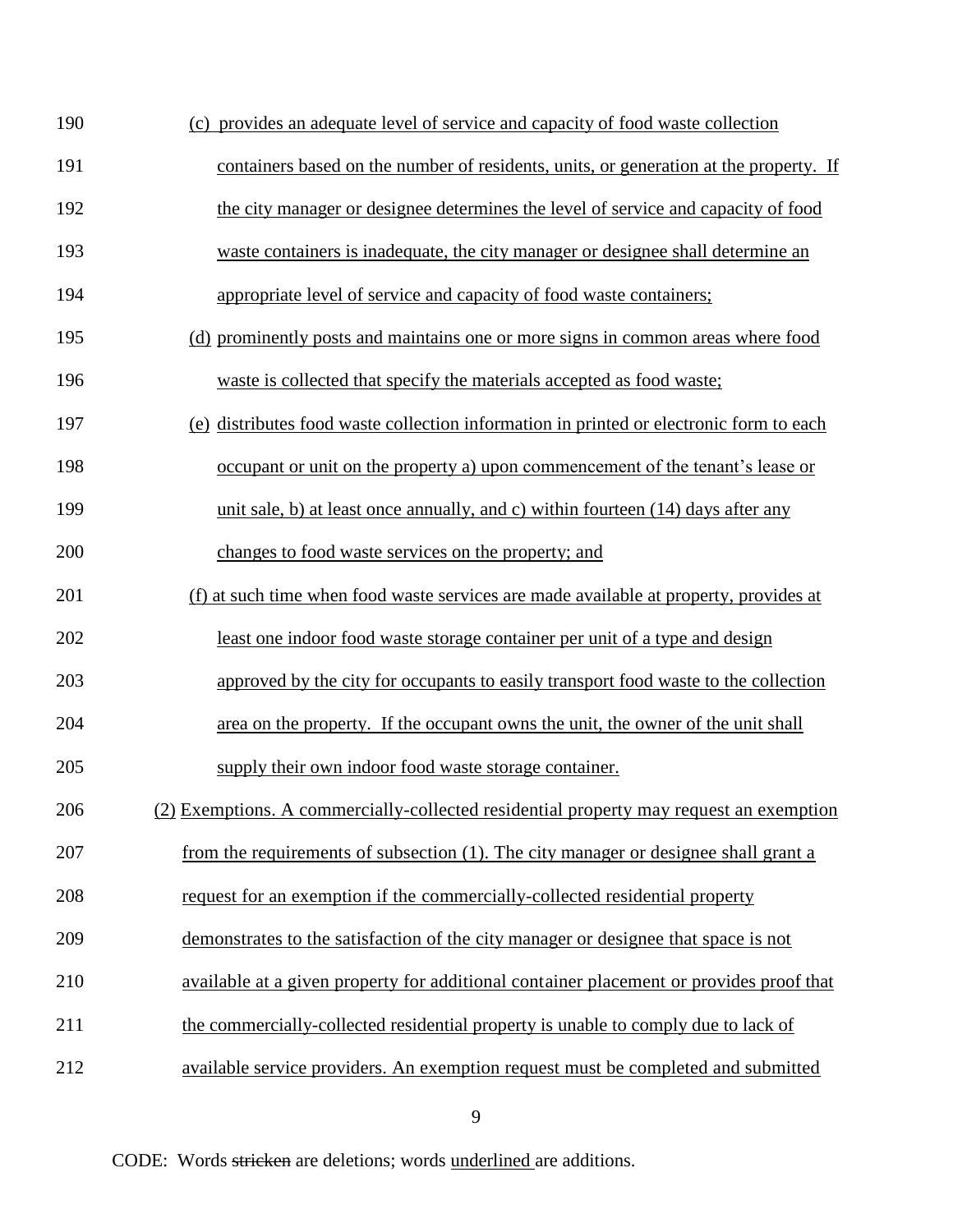- every 6 months using forms provided by the city. The commercially-collected
- residential property shall be notified in writing within sixty (60) days of whether its
- exemption request is granted or denied.
- (b) Requirement for commercial establishments to collect food waste. By June 1, 2023,
- commercial establishments that generate one cubic yard of food waste or more per week shall
- separate food waste from the waste stream and collect food waste in containers that are
- separate from garbage and recovered materials. By June 1, 2026, all commercial
- establishments shall separate food waste from the waste stream and collect food waste in
- containers that are separate from garbage and recovered materials, unless the amount of food
- waste generated by the establishment is both de minimus and is less than one cubic yard of
- food waste per week. The commercial establishment shall make food waste in the
- receptacles available for processing. A commercial establishment shall, upon request of the
- city manager director or designee, either provide receipts for delivery of food waste to a food
- waste processing facility that meets permitting requirements of the State of Florida or
- produce proof of a valid and current contract with a food waste registrant.
- (c) Maintenance of containers. If a registrant provides food waste containers to its customers, the
- registrant will be responsible for the proper maintenance of the container. Customers that
- acquire their own containers from any other source are responsible for the proper
- maintenance of the container, except that damage done by the registrant shall be the
- responsibility of the registrant; and for ensuring that the container can be serviced by the
- registrant's equipment.
- (d) Location of containers. All food waste shall be placed in an appropriate industry standard
- container. Where carts are used, they shall be placed at such collection point(s) as may be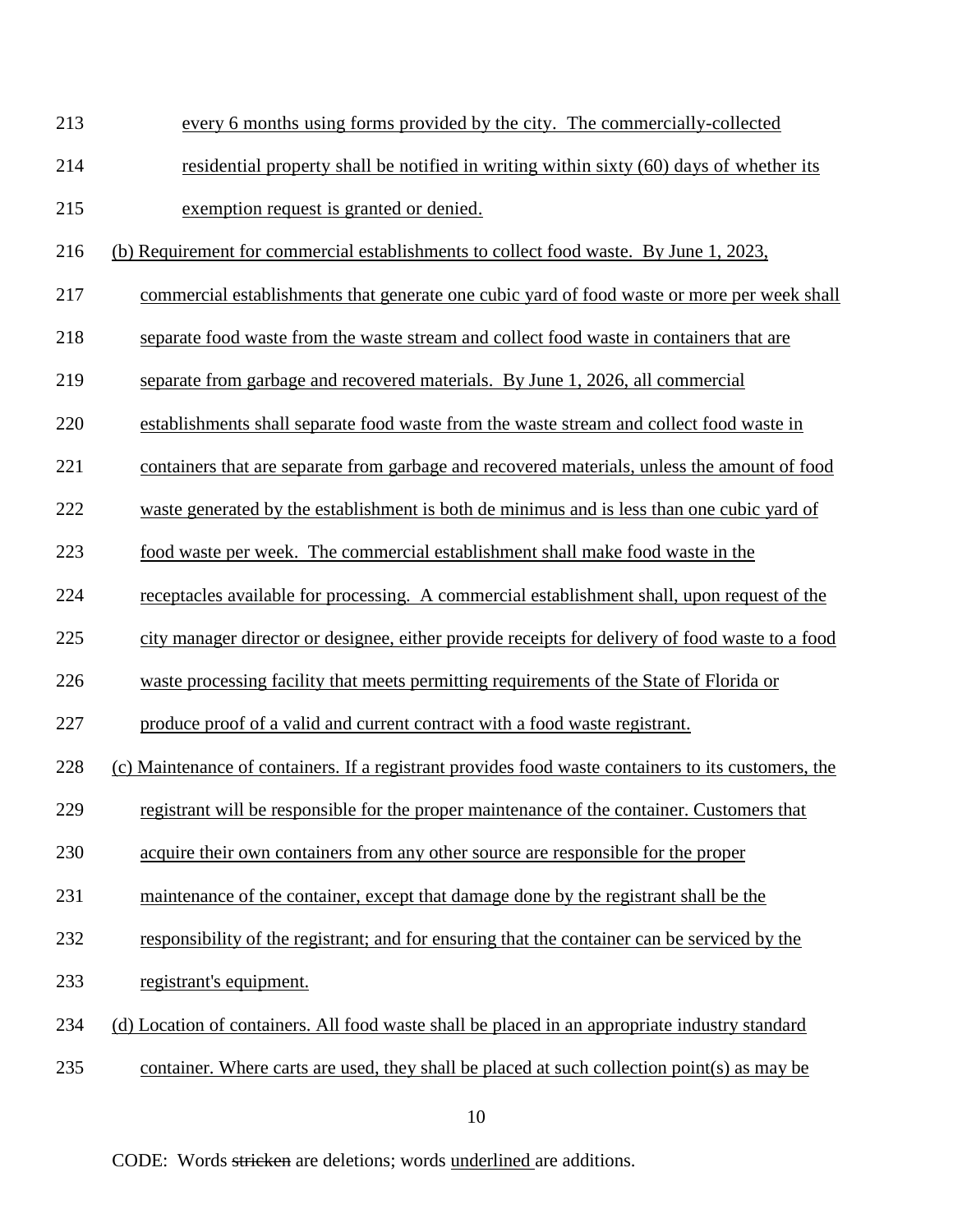agreed to between the registrant and the customer, subject to approval by the city manager.

- All containers shall be kept in a safe, accessible location as designated or approved by the
- 238 city and agreed to by the registrant and customer.
- (1) Any commercial establishment providing receptacles for collecting and disposing of
- garbage and recycling to the public shall provide an equal number of receptacles for
- collection of food waste paired next to the garbage and recycling receptacles in areas of
- 242 the establishment where food is consumed. If the commercial establishment is unable to
- meet the above requirement, the commercial establishment shall work with the city to
- develop an acceptable alternative plan for the placement of receptacles for food waste
- on the premises, with the city making the final determination based upon volume of
- food waste produced and space for receptacle placement at the commercial
- establishment.
- (2) Property owners shall provide commercial establishment tenants with space for
- commercial service containers for food waste collection or make reasonable
- accommodations for shared commercial service containers for food waste collection in
- a convenient and nearby location. The commercial service containers should be located
- such that collection equipment can safely collect waste within the commercial service
- containers and such that the location of the commercial service containers does not
- create a health or litter hazard due to the distance from the tenant's commercial
- establishment. If the property owner is unable to meet the above requirement, the
- property owner shall work with the city to develop an acceptable alternative plan for
- the collection of food waste from the tenant, with the city making the final
- determination as to the location of the commercial service container.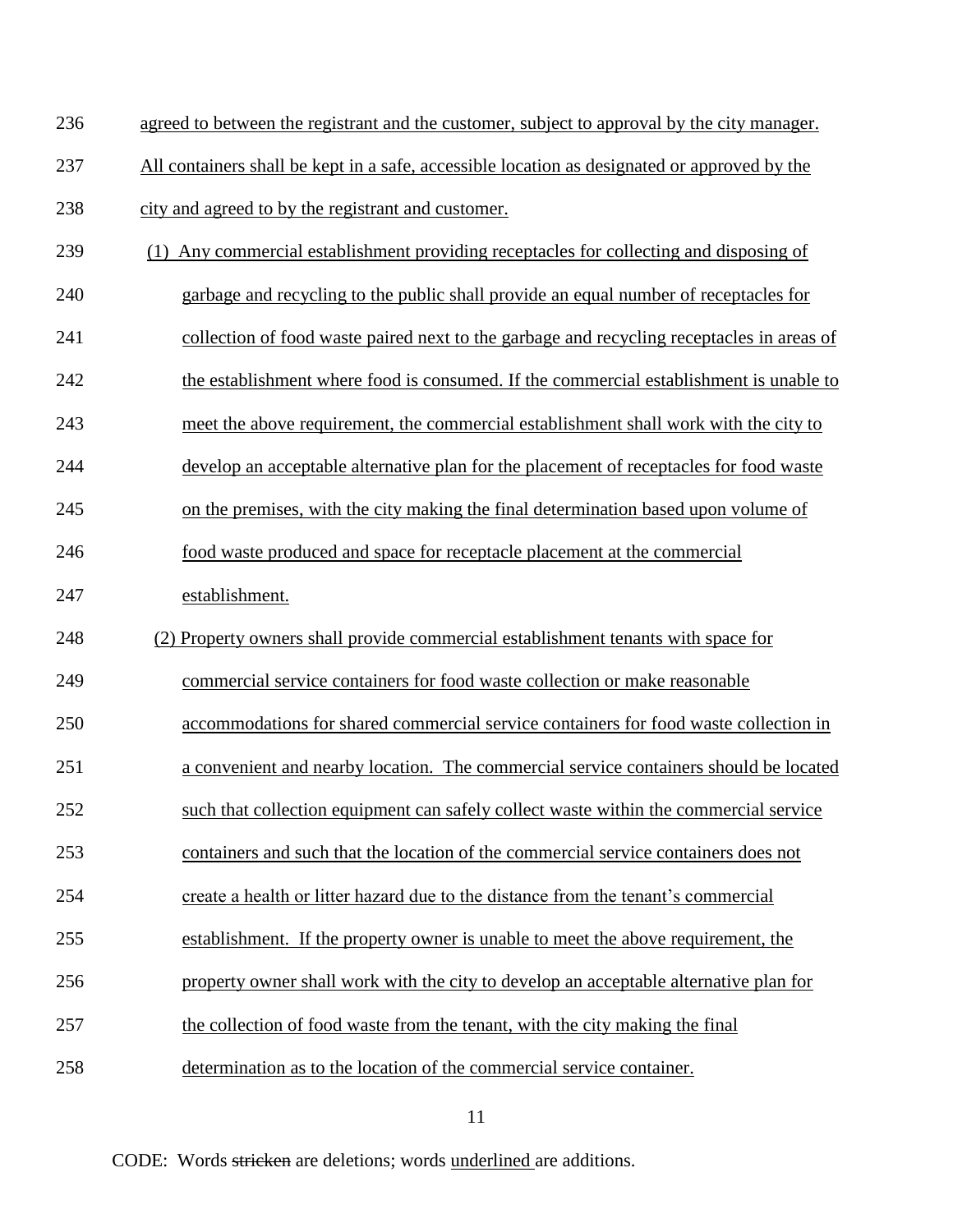## **Sec. 27-95.3. - Penalties for violation.**

Unless specifically stated otherwise, the city shall enforce violations of sections 27-95, 27-95.1,

and 27-95.2 by civil citation if specifically provided for by section 2-339, through code

enforcement proceedings, by [section 1-9](https://library.municode.com/fl/gainesville/codes/code_of_ordinances?nodeId=PTIICOOR_CH1GEPR_S1-9GEPEAB) of this Code of Ordinances, or seek injunctive relief in a

court of competent jurisdiction.

**Section 2.** Section 2-339 of the Code of Ordinances of Gainesville, Florida, is amended as

set forth below. Except as herein amended, the remainder of Section 2-339 remains in full force

and effect.

## **Sec. 2-339. – Applicable codes and ordinances.**

The following ordinances are enforceable by the procedures described in this division:

| $27 - 95$ | Food waste registration violations | ш | \$200.00 |
|-----------|------------------------------------|---|----------|
| 27-95.2   | Commercial food waste violations   |   | 1250C    |

 **Section 3.** It is the intention of the City Commission that the provisions of Sections 1 and 2 of this Ordinance shall become and be made a part of the Code of Ordinances of the City of Gainesville, Florida, and that the sections and paragraphs of this Ordinance may be renumbered or relettered in order to accomplish such intentions.

 **Section 4.** If any word, phrase, clause, paragraph, section or provision of this ordinance or the application hereof to any person or circumstance is held invalid or unconstitutional, such finding shall not affect the other provisions or application of the ordinance which can be given effect without the invalid or unconstitutional provisions or application, and to this end the provisions of this ordinance are declared severable.